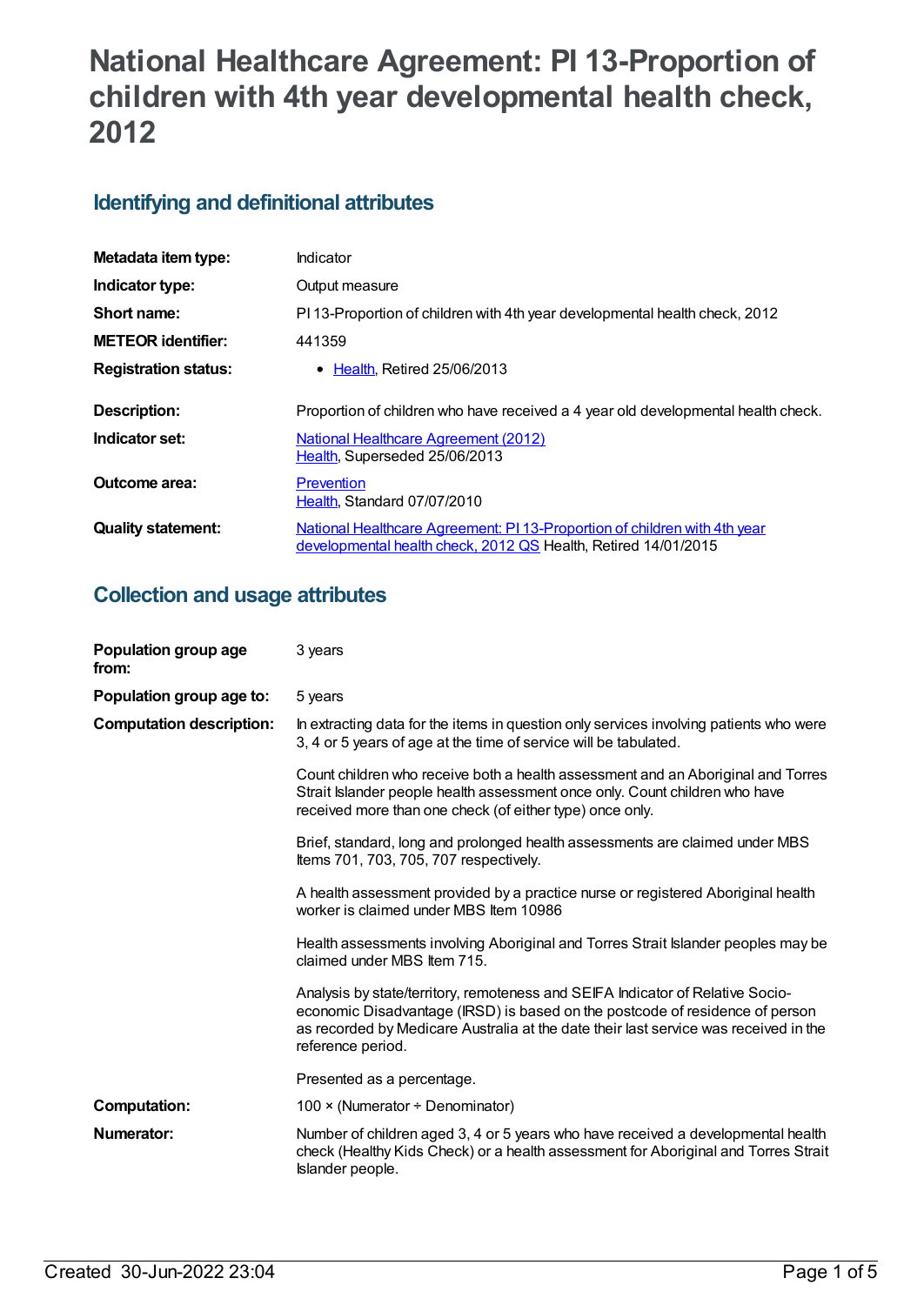#### **Data Element**

Instances of children receiving a Healthy Kids Check or an Aboriginal and Torres Strait Islander Child Health Check

**Data Source**

[Medicare](https://meteor.aihw.gov.au/content/394305) (MBS) data

**Guide for use**

Data source type: Administrative by-product data

### **Data Element / Data Set**

**Data Element**

Person—age

**Data Source**

### [Medicare](https://meteor.aihw.gov.au/content/394305) (MBS) data

**Guide for use**

Data source type: Administrative by-product data

**Denominator:** Population aged 4 years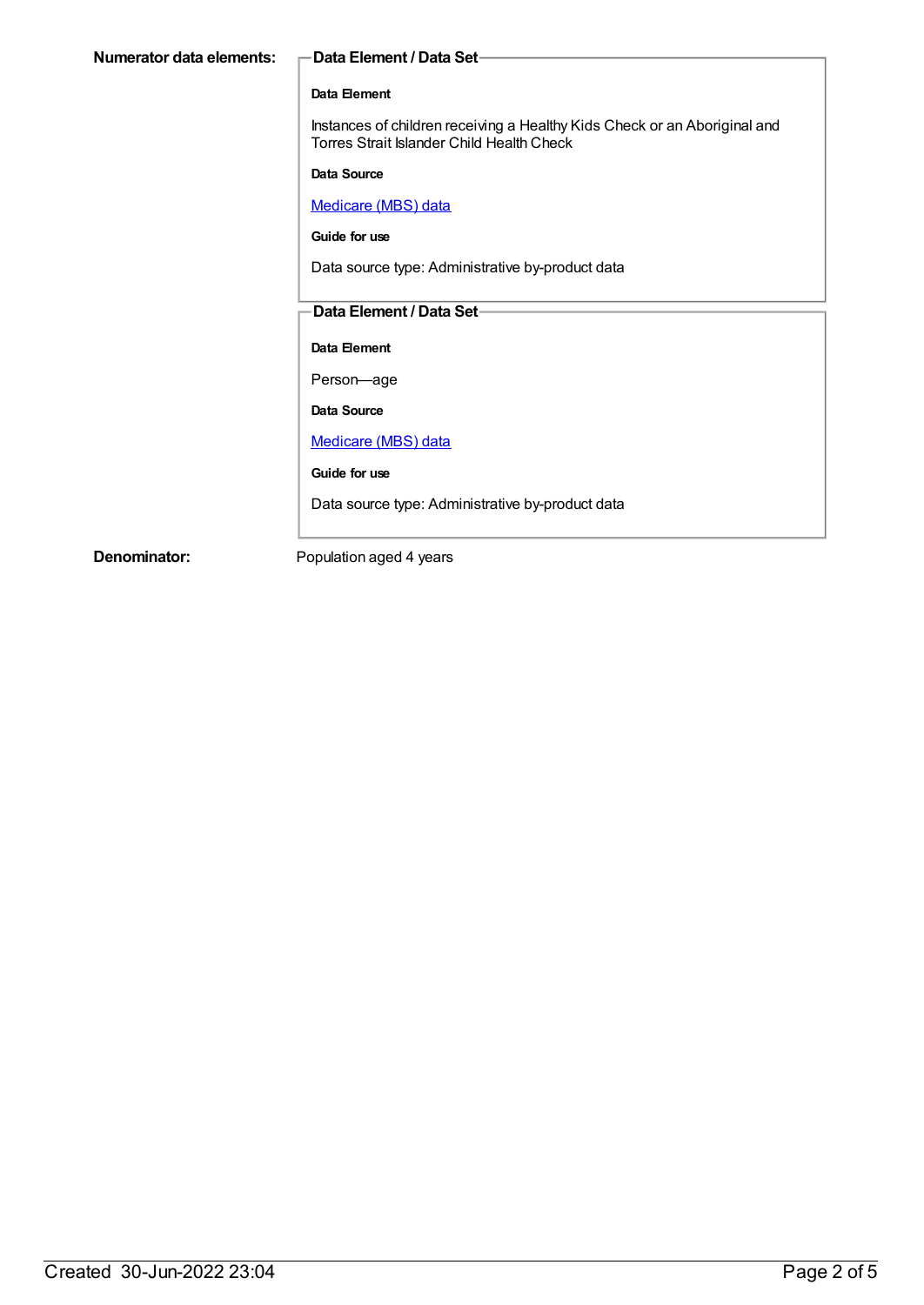#### **Denominator data elements:**

#### **Data Element / Data Set**

#### **Data Element**

Person—estimated resident population of Australia

#### **Data Source**

ABS Estimated resident population (total [population\)](https://meteor.aihw.gov.au/content/393625)

#### **Guide for use**

Data source type: Census-based plus administrative by-product data

#### **Data Element / Data Set**

#### **Data Element**

Person—estimated resident population of Australia

#### **Data Source**

ABS Indigenous [experimental](https://meteor.aihw.gov.au/content/394092) estimates and projections (2001 Censusbased)

#### **Guide for use**

Data source type: Census-based plus administrative by-product data

### **Data Element / Data Set**

[Person—age,](https://meteor.aihw.gov.au/content/303794) total years N[NN]

#### **Data Source**

ABS Estimated resident population (total [population\)](https://meteor.aihw.gov.au/content/393625)

#### **Guide for use**

Data source type: Census-based plus administrative by-product data

#### **Data Element / Data Set**

[Person—age,](https://meteor.aihw.gov.au/content/303794) total years N[NN]

#### **Data Source**

ABS Indigenous [experimental](https://meteor.aihw.gov.au/content/394092) estimates and projections (2001 Censusbased)

#### **Guide for use**

Data source type: Census-based plus administrative by-product data

**Disaggregation:** 2010–11—Nationally, by SEIFA Index of Relative Socioeconomic Disadvantage (IRSD) deciles

2010–11—State and territory, by:

- type of check (proxy for Indigenous status)
- remoteness (Australian Standard Geographical Classification Remoteness Structure)
- SEIFA IRSD quintiles

Some disaggregation may result in numbers too small for publication.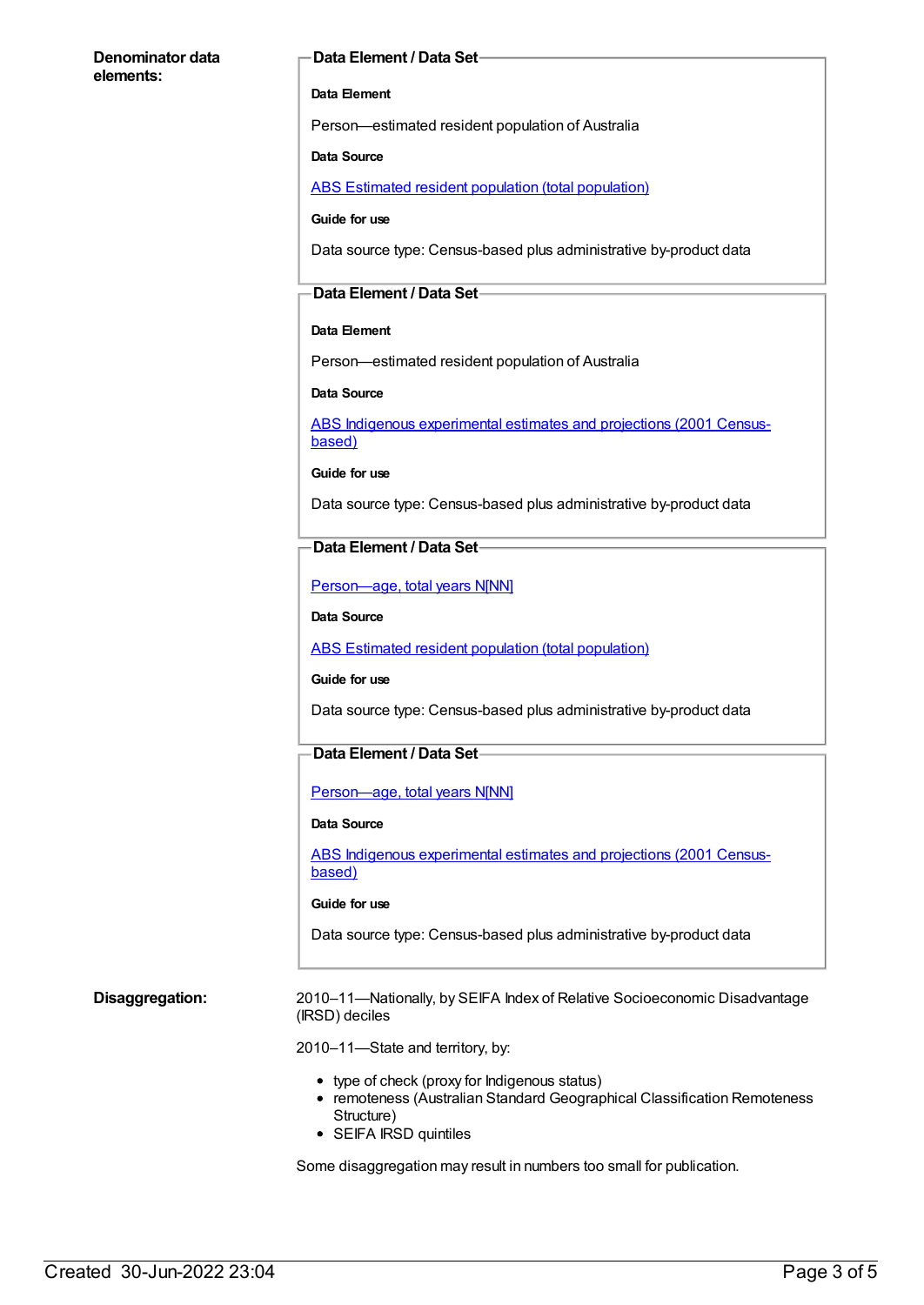| <b>Disaggregation data</b><br>elements: | Data Element / Data Set-                                                                                                                                                                                  |
|-----------------------------------------|-----------------------------------------------------------------------------------------------------------------------------------------------------------------------------------------------------------|
|                                         | Data Element                                                                                                                                                                                              |
|                                         | Healthy Kids Check (MBS item 709 or 711) or an Aboriginal and Torres Strait<br>Islander Child Health Check (MBS item 708)                                                                                 |
|                                         | Data Source                                                                                                                                                                                               |
|                                         | Medicare (MBS) data                                                                                                                                                                                       |
|                                         | Guide for use                                                                                                                                                                                             |
|                                         | Data source type: Administrative by-product data                                                                                                                                                          |
|                                         | Data Element / Data Set-                                                                                                                                                                                  |
|                                         | Data Element                                                                                                                                                                                              |
|                                         | Person-area of usual residence                                                                                                                                                                            |
|                                         | Data Source                                                                                                                                                                                               |
|                                         | Medicare (MBS) data                                                                                                                                                                                       |
|                                         | Guide for use                                                                                                                                                                                             |
|                                         | Data source type: Administrative by-product data<br>Used for disaggregation by state/territory, remoteness and SEIFA IRSD                                                                                 |
| <b>Comments:</b>                        | Most recent data available for 2012 CRC report: 2010-11                                                                                                                                                   |
|                                         | Data for MBS Items 701, 703, 705 and 707 include Indigenous children who<br>receive these health assessments. It is therefore not possible to produce an<br>Indigenous disaggregation.                    |
|                                         | MBS item numbers change over time. Extracted data may include historical item<br>numbers that are no longer part of the MBS but have been processed by Medicare<br>Australia within the reference period. |
|                                         | Indigenous Experimental Population Projections are available by 5 year age group,<br>not by single year of age. Estimates for Indigenous children aged 4 years old are<br>used.                           |

## **Representational attributes**

| <b>Representation class:</b> | Percentage |
|------------------------------|------------|
| Data type:                   | Real       |
| Unit of measure:             | Person     |
| Format:                      | N[NN].N    |
|                              |            |

## **Indicator conceptual framework**

| Framework and | <b>Accessibility</b> |
|---------------|----------------------|
| dimensions:   |                      |

## **Data source attributes**